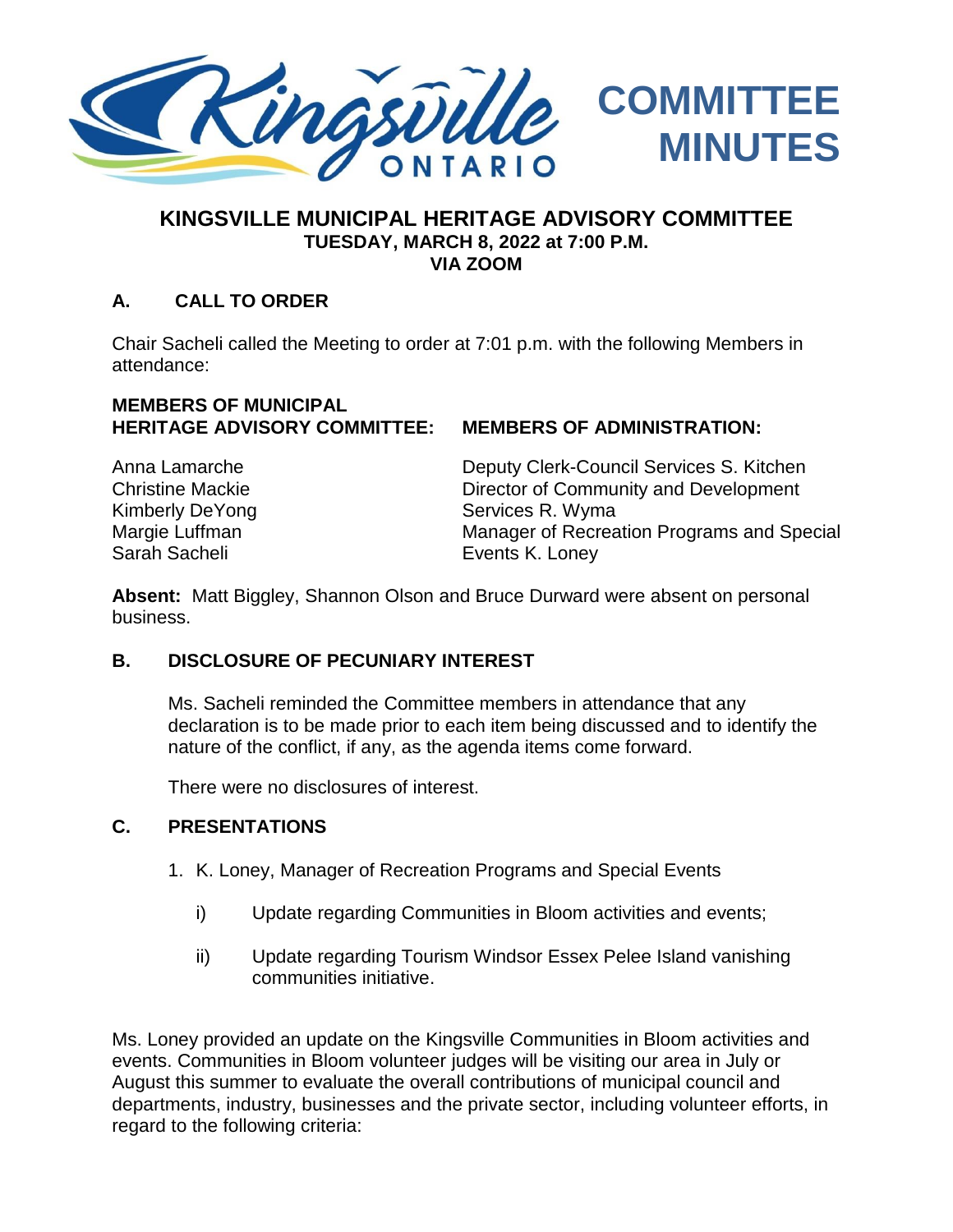

community appearance, environmental action, heritage conservation, tree management and landscape.

Ms. Loney then provided an update regarding TWEPI's vanishing communities initiative. She met with Ms. Brown on February 28. TWEPI is working on a project about vanishing/ghost communities of Windsor and Essex County. Ms. Brown provided Ms. Loney a brief history of the development of the municipality over the years and suggestions for the next TWEPI meeting regarding this project, including a suggestion that these vanishing communities should be divided into 3 levels:

Level 1: Incorporated municipalities (i.e., Police Village of Cottam);

Level 2: Post Office Communities (i.e., Arner, Olinda, North Ridge); and

Level 3: Neighbourhood Communities (informal names that were often used in local newspapers, i.e., Bulgetown, Albertville).

Ms. Brown provided a list of obscure examples of neighbourhood communities that she has come across during her research of newspaper archives, which include: Sandwich Street, Central Grove, Hooper's Corner, Renwick, Fourth Section, Cottam Plains, Vereker, The Rustic Nook, Osborneville, Trinity, Munger's Corners and King's Corners.

### **D. REPORTS AND ACCOUNTS**

- 1. Accounts to date: N/A (not yet available for 2022)
- 2. Jack Miner Migratory Bird Sanctuary—332 Road 3 West, Report Update: S. Sacheli

Ms. Sacheli advised that the research report on the Jack and Laona Miner House will be presented at the March 28, 2022 Regular Meeting of Council. She invited all members to log-in that evening to view the presentation through the Town's livestream video.

# **E. MINUTES OF THE PREVIOUS MEETINGS**

1. Kingsville Municipal Heritage Advisory Committee Meeting Minutes — February 8, 2022.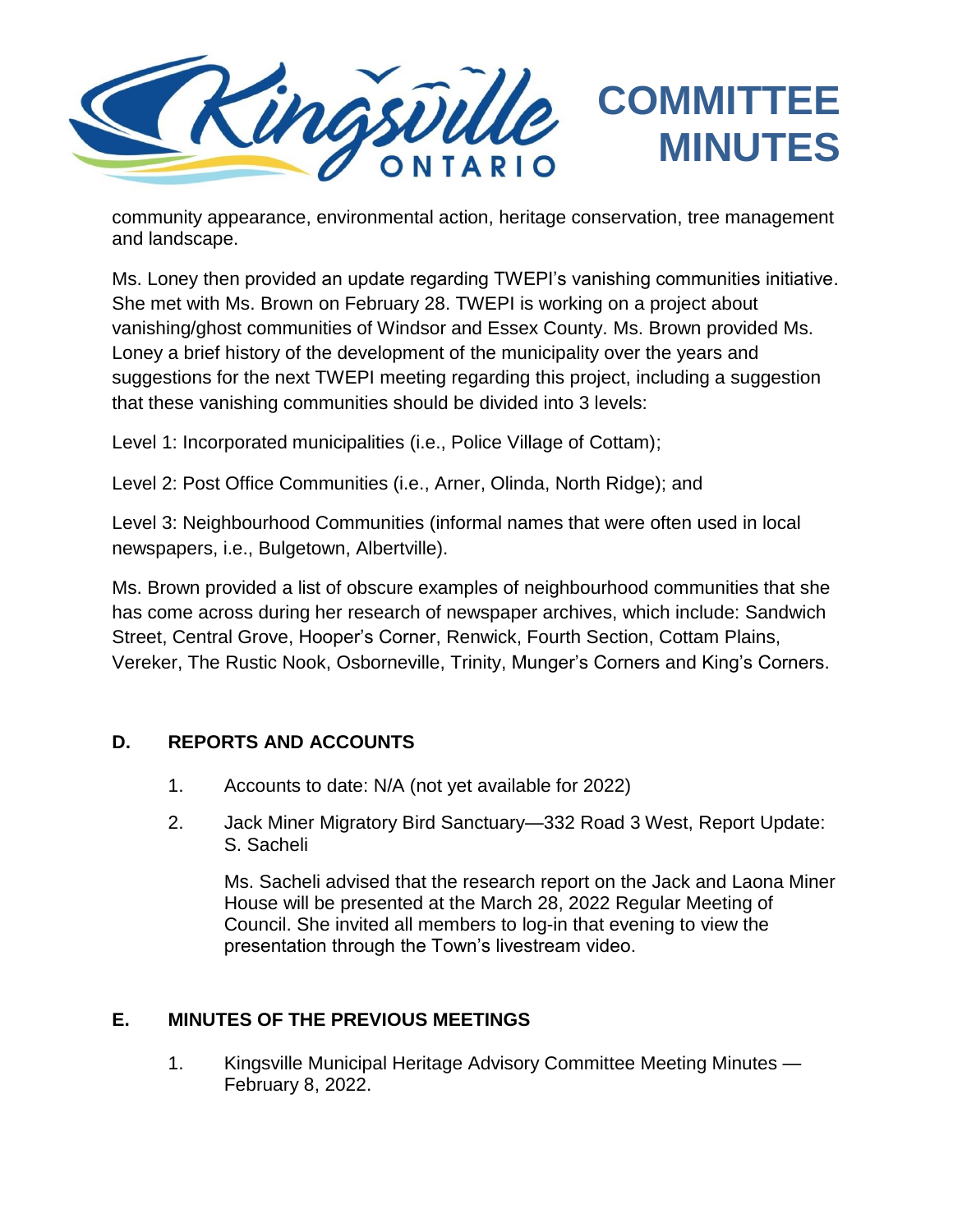

#### **MHC09-2022** Moved by K. DeYong, seconded by M. Luffman, to adopt the Minutes of the Kingsville Municipal Heritage Advisory Committee Meeting dated February 8, 2022.

### **CARRIED**

## **F. BUSINESS / CORRESPONDENCE – INFORMATIONAL**

1. Community Heritage Ontario Heritage Conference 2022—The Light At the End of the Tunnel; draft Program and Registration information (For further details see: [https://ontarioheritageconference.ca\)](https://ontarioheritageconference.ca/)

Ms. Sacheli encouraged new members to attend the Ontario Heritage Conference. This year's conference is being held in Brockville. The early bird Full Conference rate is \$265.00 if booked before May 16. Registration details are not yet available on the CHO website. If a member is interested in attending, they should advise Ms. Kitchen, who will coordinate the conference registration(s).

### **G. NEW AND UNFINISHED BUSINESS**

Outstanding history reports:

1961 Seacliff—Ms. Mackie will contact the property owners to arrange a site visit.

257 Lakeview—Ms. Sacheli will advise Ms. Brown to complete this report next which is very nearly finished. Ms. Mackie will liaise with Ms. Brown on the report, book an updated site visit, assist with the architectural elements if necessary and present the report to Council on the committee's behalf.

208 County Road 34 East—Ms. Sacheli will ask Ms. Brown to complete this report as the next item in the queue. Ms. Lamarche will liaise with Ms. Brown on the report and assist with the architectural elements. Ms. DeYong will present this report to Council.

Upon completion of the above reports, Ms. Brown will commence work on the report for the Conklin Building on Main Street.

1417 Road 3 East—This report will be completed and presented at a future date.

### **H. NEXT MEETING DATE**

1. April 5, 2022 at 7:00 pm via Zoom